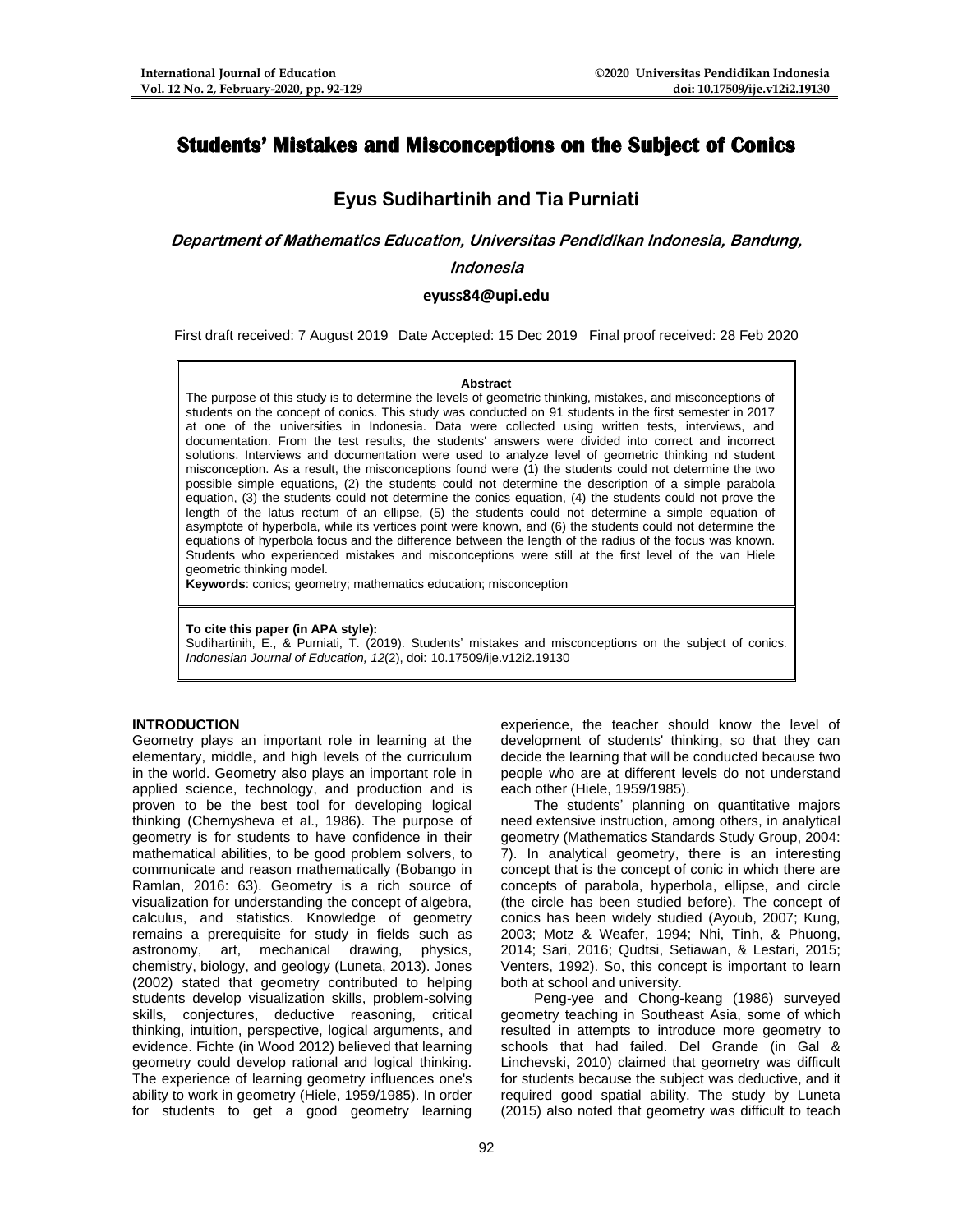and also to be studied (for example analytical geometry). Many reported misconceptions and mistakes of students in geometry learning (Biber, Tuna, Korkmaz, 2013; Kim & Luneta, 2015; Makhubele, Nkhoma, & Luneta, K. (2015); Mohyuddin &Khalil, 2016; Özerem, 2012; Rakes, 2010). This shows that research about misconceptions and mistakes in geometry is very important. When the teacher is able to understand the reason behind the misconception, it can be corrected by challenging or contrasting it with the right conception (misconceptions in geometry). Teachers need to be able to analyze errors and evaluate alternative ideas, anticipate learners' errors and common misconceptions, and be able to interpret students' incomplete thinking (Makhubele, Nkhoma, & Luneta, (2015)).

Geometry has been widely recognized as one of the most difficult topics, which leads to learning difficulties worldwide. In Indonesia, students' performance on geometry is an important issue. This is in accordance with the reports of low geometry test results in TIMMS in 2007 and 2015. More specifically, students in Indonesia experienced a low achievement in the concept of conic sections. This was seen from students who were less enthusiastic in learning and had difficulty in solving the problems, besides teachers who also had difficulty in teaching the concept because it was not in the syllabus for 10 years and reappeared in the 2013 curriculum (Sari, 2016). The result of the National Examination of mathematics for the year 2013/2014 showed a low understanding of students on the concept of conics (Qudtsi, Setiawan, & Lestari, 2015). Second-semester students at the university also did not understand the concept of conics in analytical geometry lectures (Purniati & Sudihartinih, 2015).

According to Harper (2010), mistake, blunder, error, and slip refer to deviations from right, accuracy, correctness, or truth. Confrey has described that mistakes occur mainly because students have difficulty in understanding instruction from teachers or difficulty in understanding the concept (Luneta, 2015). Luneta (2015) defined error as 'a simple phenomenon of difficulty encountered by students during the learning experience'. Clements and Battista pointed out the reasons for students' misconceptions about the concept of geometry: students do not understand concepts adequately, they overly generalize specific rules about geometric expression, they mostly learn by rote, and they cannot understand concepts (Biber, Tuna, and Korkmaz, 2013). Spooner stated the difference between 'misunderstanding' and 'mistake' because they have similarities about the incorrect results of the answer. Other than that, the error may be due to misunderstandings, carelessness, problems in reading or interpreting questions, and lack of knowledge about numbers (Mohyuddin & Khalil, 2016).

A Closer Look at Indonesian Students' Performance In Geometry

Figure 1 is a problem of the geometry in the 2015 TIMSS study. The result showed that only 21% of Indonesian participants answered correctly, while the international participants who answered correctly was averagely 58% (Mullis et al., 2015).



*Figure 1* The Problem of the TIMSS Study

These results indicated a low understanding of Indonesian students on the concept of conics. In the 2013 curriculum for the eleventh grade, the first semester of the mathematical subject includes polynomial, conics, circle, and statistics. Here are the results of the research of Sari (2016).

Table 1. Grade Points of Eleventh Grade for

| <b>Grade Point</b><br>Minimum<br>Concept<br>Criterion of<br>Average<br>Polynomial<br>89.79<br>75<br>Conics<br>71.34<br>75<br>Circle<br>88.83<br>75 | <b>Mathematics</b> |                  |
|----------------------------------------------------------------------------------------------------------------------------------------------------|--------------------|------------------|
|                                                                                                                                                    |                    |                  |
|                                                                                                                                                    |                    |                  |
|                                                                                                                                                    |                    | Mastery Learning |
|                                                                                                                                                    |                    |                  |
|                                                                                                                                                    |                    |                  |
|                                                                                                                                                    |                    |                  |
| <b>Statistics</b><br>75<br>85.37                                                                                                                   |                    |                  |

The average student achievement on the conic concept was 71.34. The grade point was below the ' Minimum Criterion of Mastery Learning' and was the lowest point compared to the points of other concepts. This proved the low understanding of students about the conic section concept. For example, students had difficulty in identifying parabola, ellipse, or hyperbola equation. Sari (2016) also conducted an interview with one of the eleventh-grade mathematics teachers in Indonesia. It was found that students were not able to solve problem involving conics because the students had low intuition in doing the questions, did not want to ask and try to solve practice problems, difficulty in memorizing the formula.

Based on the previous descriptions, it can be seen that there have not yet been identified mistakes and misconceptions in conic sections, so the purpose of this research is to know the level of geometric thinking, mistakes, and the misconceptions of students on the concept of conics. The description of the level of geometry, mistakes, and misconceptions of students on the concept of conics will help lecturers in making teaching materials and manipulatives to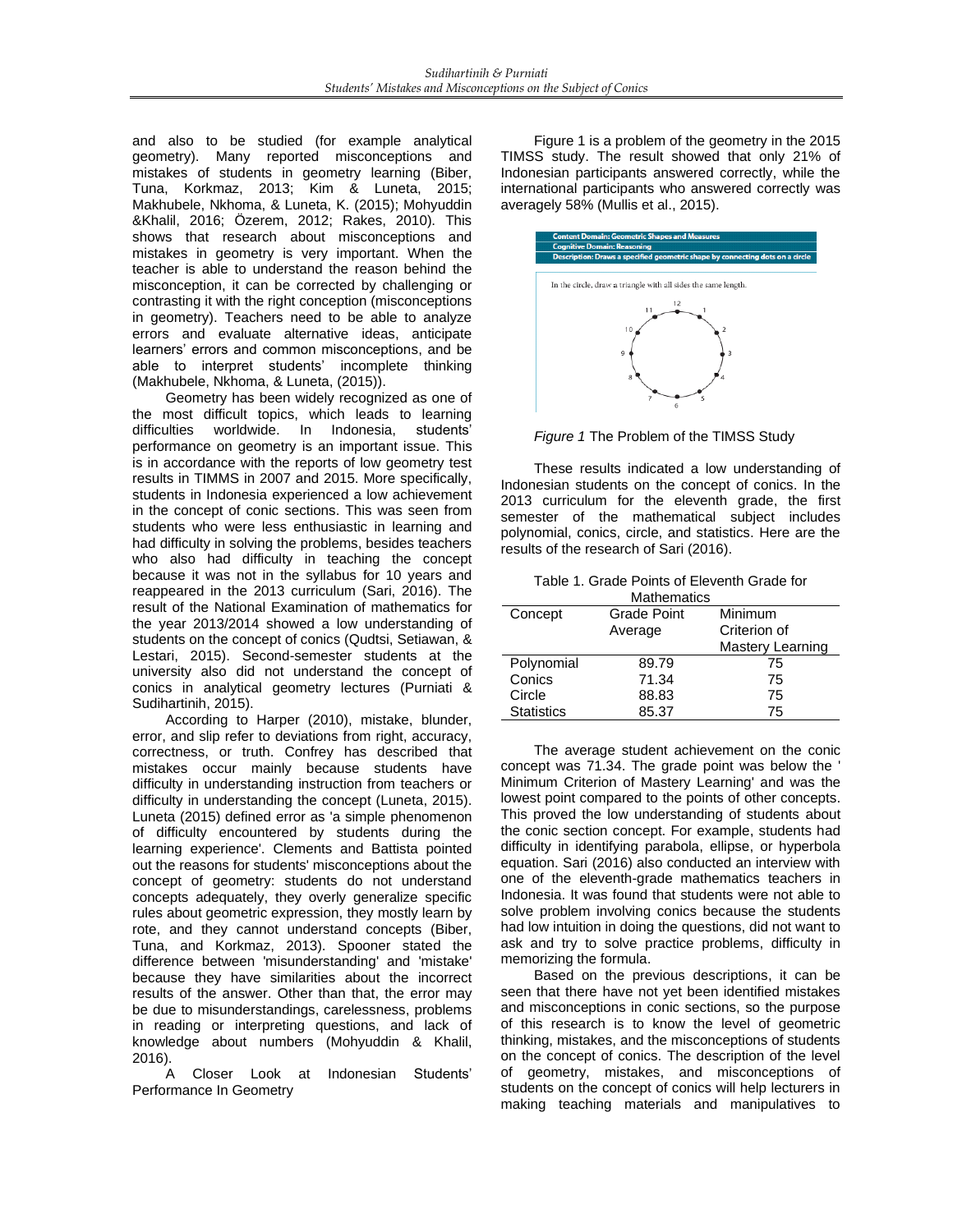improve students' understanding so that students can follow the next lecture, for example, calculus.

#### **METHOD**

To answer the research question, we conducted an explorative study by giving an individual written test on the concept of conic in analytical geometry course. Analytical geometry course must be followed by students in the second semester. It includes 3-credit course of expertise. In analytical geometry course, it is studied the coordinate system, the equation of the straight line, circle, conics, the point in space, the plane, the straight line in space, the surfaces, and the curves. After the test, then interviews with students were conducted.

### **Sample**

Participants of this study were 93 students at a university in Indonesia. In the first class, there were 46 students (6 males and 40 females). In the second class, there were 47 students (13 males and 34 female). The reason for choosing two-class samples was that each class only did three questions so that students could focus on it. These students were second-semester students at the Department of Mathematics Education. They were fresh graduate from Senior High School and aged about 18 years old. The students were currently studying analytical geometry on the conics concept.

#### **Data Collection**

Students were asked to write the answers on the paper that had been provided and then they were interviewed. Odd-numbered questions (1, 3, and 5) were given to the first class, while even-numbered problems (2, 4, and 6) were given to the second class. The time available for the test was 70 minutes. The tests were done individually and tests were given to both classes at the same time. The test was given after they learned the conics concept. During the course, the student was not allowed to use calculator. Problems were compiled by the team of researchers (lecturers of analytical geometry courses), who then made the answer key in order to predict the time required for students to complete it. Here were test questions.

- 1. Find a simple equation of the parabola passing through the point (-1, 5).
- 2. Simple equation of the parabola  $4y^2 32x = 0$ . Identify the vertex, focus, endpoints of the *latus rectum*, and directrix, and sketch the parabola.
- 3. a set of points that have the property that the sum of their distances to the two foci in (0, -1) and (0, 1) is 4. Find an equation of the set.
- 4. Prove that the length of the *latus rectum* of an ellipse is equal to  $2a(1 - e^2)$ .
- 5. Find an equation of the hyperbola whose asymptote is  $y = 4x$ ,  $c = 7$ , and foci are on the xaxis.

6. Select the focus at  $(\pm c, 0)$  and derive the theorem on hyperbole from the property that the set of points that differ from the two foci is 2a.

Students took a break after completing the test while we selected six students who experienced mistakes and misconceptions for interviews. Students were interviewed one by one by asking them to explain again how to work on the test paper and the interviews were recorded on video. The first interview was conducted on the wrong student at question number 1, while the other students rested. Interviews continued until the sixth student who experienced a test error.

# **Data Analysis**

Results of student work from both classes were corrected by researchers by using the assessment rubric. Further, the results were analyzed and grouped into the correct answer and incorrect answer. After that group at the level of geometry thinking. The incorrect answers were grouped into the types of mistakes. Meanwhile, the recorded interviews were transcribed for data analysis.

#### **The van Hiele Levels of Geometric Thinking**

According to van Hiele's theory (Usiskin, 1982), there are five levels of understanding of geometry:

- 1. Level 1 (recognition). Students can name the plane and recognize the shape completely (or can differentiate square and rectangle).<br>2. Level 2 (analysis). Students can
- (analysis). Students can identify the properties of polygons.
- 3. Level 3 (order). Students are logically able to sort two-dimensional shape and connect it, but unable to operate until the mathematical system.
- 4. Level 4 (deduction). Students understand significantly from the deduction and the role of postulate, theorem, and proof. (Proof can be written with understanding).
- 5. Level 5 (rigor). Students understand the need for rigor and proficiency to make abstract deductions. (Non-Euclidean geometry understandable).

Originally, van Hieles numbered these levels from 0 to 4, not 1 to 5. The properties in the levels are as follows:

- 1. Property 1: fixed sequence. Students cannot be at a van Hiele level without passing the previous level.
- 2. Property 2: adjacency. at each level of thought what was intrinsic in the preceding level becomes extrinsic in the current level.
- 3. Property 3: distinction. Each level has its own linguistic symbols and its own network linking the symbols.
- 4. Property 4: separation. Two persons who reason at different level cannot understand each other.

The students' mistakes in problem-solving are classified into several categories. According to Makhubele, Nkhoma, and Luneta (2015), error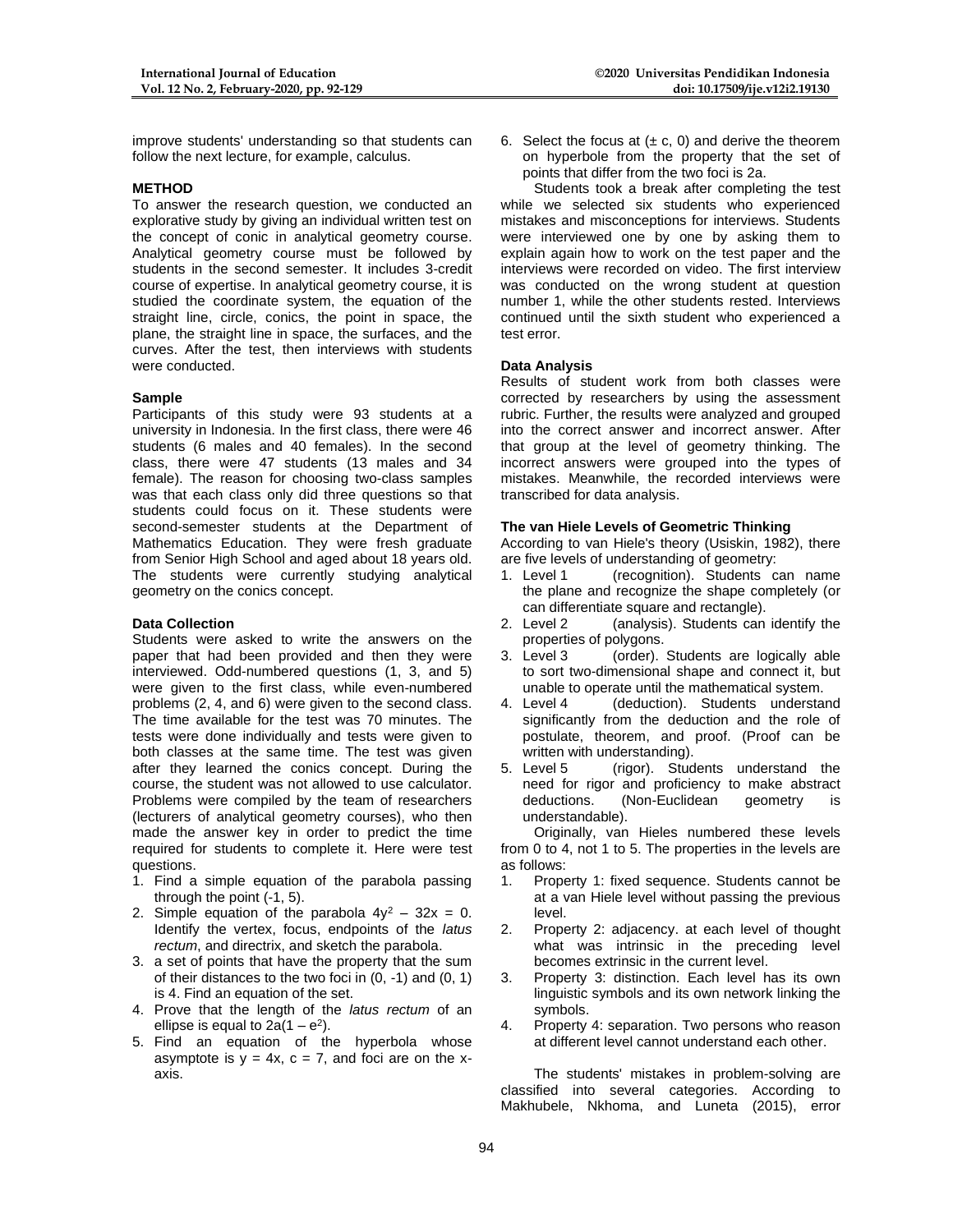categories were divided into three categories, i.e., err1, err2, and err3. Err1 (Slip) is a small mistake that is made because students are in a hurry. Err2 (conceptual error) is the lack of knowledge about concepts caused by inadequate mastery of basic facts, concepts, and skills. Err3 (procedural error) is when students know the concept, but cannot apply it to solve the problem. The following is classification of error categories according to Makhubele, Nkhoma, and Luneta (2015).

Table 2. Classification of Student's Errors

| Category | Error      | Description                    |
|----------|------------|--------------------------------|
| Frr1     | Slip       | Errors, small mistakes made    |
|          |            | because students are in a      |
|          |            | hurry.                         |
| Frr2     | Conceptual | Lack of knowledge about        |
|          | error      | concepts caused by             |
|          |            | inadequate mastery of basic    |
|          |            | facts, concepts, and skills.   |
| Err3     | Procedural | The student knows the          |
|          | error      | concept but cannot apply it to |
|          |            | solve the problem. They        |
|          |            | apply the procedure without    |
|          |            | really knowing what is being   |
|          |            | done.                          |

### **RESULTS AND DISCUSSION**

Here are presented the number of students who answered correctly and incorrectly on each numbered question.

| Table 3. Evaluation of Student Solutions |      |      |      |      |      |      |
|------------------------------------------|------|------|------|------|------|------|
| Question                                 |      |      | 3    |      | 5    | ิค   |
| Correct<br>(% )                          | 4.4  | 44.7 | 56.5 | 44.7 | 47 R | 42 6 |
| Incorrect<br>(%)                         | 95.6 | 55.3 | 43.5 | 55.3 | 52.2 | 57.4 |
| Number<br>Ωf<br>students                 | 46   | 47   | 46   | 47   | 46   | Δ7   |

Based on Table 3, it is known that the percentages of students who answered incorrectly on problems number 1, 2, 3, 4, 5, and 6 respectively were 95.6%, 55.3%, 43.5%, 55.3% 52.2%, and 57.4%. The biggest incorrect answer was at number 1 because it was an open-ended problem, so students had to solve the problem with more than one solution. However, in reality, students were not familiar with this open-ended problem. The number of students who are wrong in other numbers tends to be around 50% of the number of students. Furthermore, the wrong answers were grouped in the following classifications: err1, err2, and err3.

Table 4. Categories of Errors

| Category |    | <b>Question Number</b> |    |    |    | Total |     |
|----------|----|------------------------|----|----|----|-------|-----|
|          |    |                        |    |    |    |       |     |
| Frr1     |    | ◠                      |    |    |    |       | 10  |
| Frr2     | 40 | 20                     | 20 | 23 | 20 | 29    | 152 |
| -rr3     |    |                        |    |    |    |       |     |

Based on Table 4, the numbers of students who made error categories of err1 err2, and err3 on question number 1 were 0, 40 and 3 students, respectively. On question number 2, 3 students, 20 students, and 1 student made error categories of err1, err2, and err3, respectively. On number 3, there were 2, 20 and 2 students who made error categories of err1, err2, and err3. On question number 4, 2 students, 23 students, and 0 students made errors of err1, err2, and err3. On the number 5, err1, err2, err3 were made by 0, 20 and 8 students. On the problem number 6, 3 students, 29 students, and 0 students made errors. Meanwhile, the numbers of students who made errors from the number 1 to 6 were 10, 152, and 14 students. In summary, most students made error category of err2, which was conceptual error.

By observing the students' written work, it was difficult to determine the mistakes that the student made. The following interview transcript shed new light on the students' thinking.



Figure 2. Student Interview on Task 1

I: Why is the answer like this?

S: Because the equation contains x and y.

I: What is the parabola equation?

S: Hmmm. What is it?

I: What is the parabola equation?

S: Because initially, it is (while writing), for example  $f(a,0)$ , x=-a, x-a=0

- I: Next, why is it y=4x?
- S: This is it at first, then y=4x because it is through (-
- 1,5) so it was substituted into  $y=4x$ .
- I:  $y = 4ax$ , what equation is it?

S: Parabola equation.

I: Is  $y = 4x$  really parabola equation?

S:  $y^2$ , it should be  $y^2 = 4ax$ , right, ma'am?

I: Yes. [The equation is] so wrong from the beginning? S: Yes, ma'am.

Based on the answers and interviews, it was known that students directly entered the point on the wrong parabola equation. Previously, students should draw the possibility of parabola images. So, it can be concluded that the students could not find two possibilities of simple parabola equations through a point. Because the students could not determine two possibilities of the parabola according to the graph, then the equation had to be determined.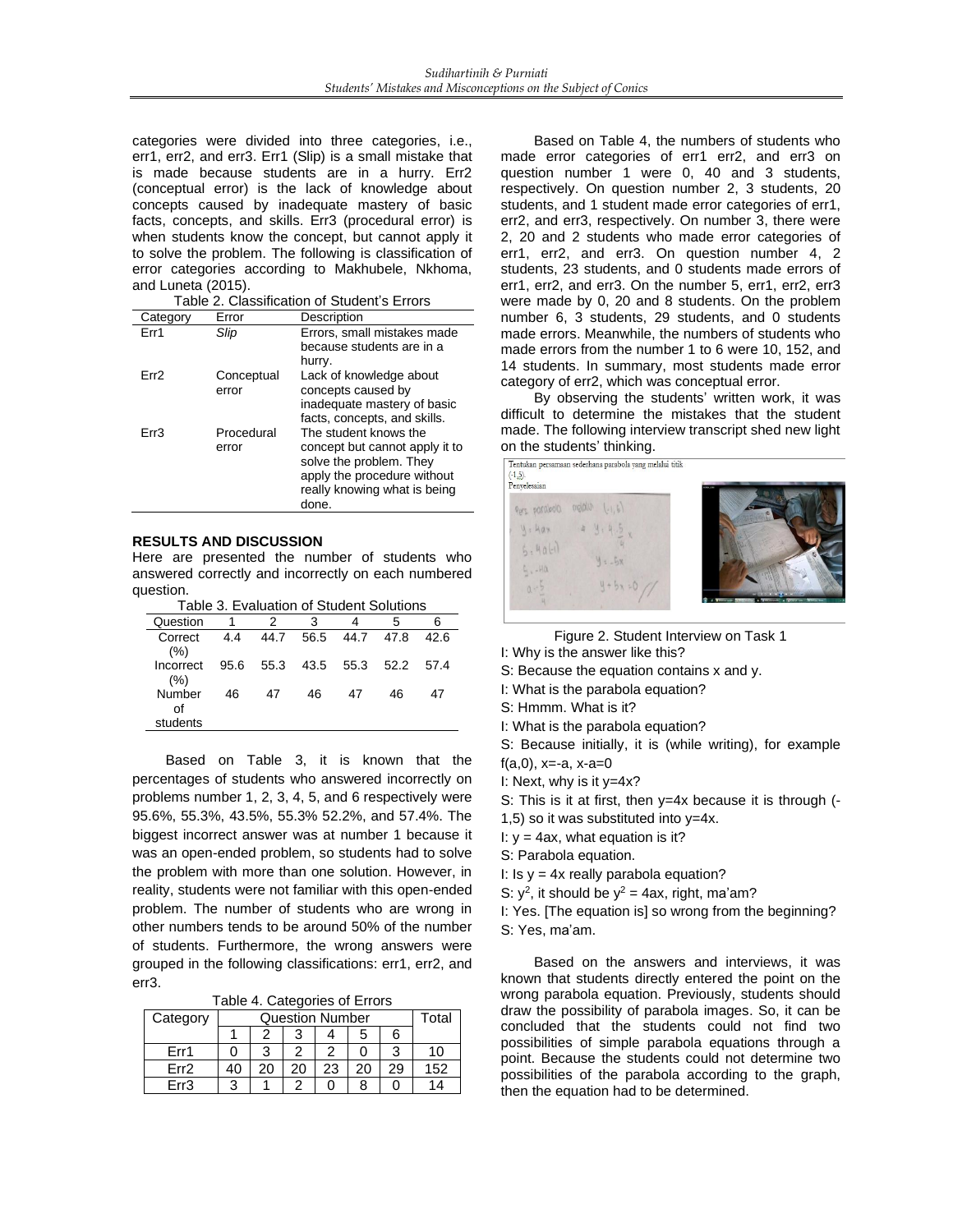The following is interview of task 2 on the student's thinking, and the answers are in Figure 3. I: Why is this the answer?

- S: Because the simple equation is like that.
- I: Oh. Then, why is the vertex at (2,0)?
- S: Because its vertex is at (a,0). It's a simple equation.
- I: Then, why is the focus at (0,0)?
- S: If that's the case, then the focus point is there.
- I: What is the latus rectum?
- 



Figure 3. Student Interview on Task 2

According to the answers and interviews on question number 2, students could not determine the vertex, the end of the latus rectum, and directrix, and could not draw a simple parabola equation. Because the student did not understand that a simple parabola equation has a vertex at (0,0), that causes them to incorrectly determine the focus and the directrix. In addition, the students also did not understand the definition of the latus rectum so students could not draw a simple parabola equation. It can be concluded that the students could not solve the problem because they did not understand the definition of a simple



Figure 4. Student Interview on Task 3 I: Why is this the answer?

S: The sum of distances to (0,-1) and (0,1) is constant, so the distances of two point formula was used, then derived to completion.

I: But the sum of distance, if this is the distance between two points. So what's this about?

S: (Silence)

I: Parabola, ellipse, or hyperbola?

S: Parabola.

Based on the answers and interviews of students, it is known that students could not determine the conics equation because the students were wrong in using the formula of distance of two points. In addition, the students did not understand that the problem could be solved using the theorem on the

ellipse that is "the sum of the distances to two fixed points is constant" (Each point on the ellipse has the property that the distance of the point on the ellipse to foci is equal to the length of the major axis). From the problem, we got the value of *a* and *c*. In the ellipse, the equation  $a^2=b^2+c^2$  should be applied so that *b* can be identified. Furthermore, a simple ellipse equation can be made. So, it can be concluded that students could not solve the problem because the students were wrong in using the formula of distance between two points or in other words, the students did not understand the ellipse theorem.



Figure 5. Student Interview on Task 4

I: Why is this the answer?

S: I think the length of the latus rectum is  $\frac{a}{n}$ . Then, *ae* 

is replaced with *c*.

I: Is it proven?

S: [I am] confused, Ma'am.

The analysis of the answers and interviews obtained a result that students misunderstood the problem that should be proven but instead write from what should be proven. To prove this, students should

know that the length of the *latus rectum* is  $\frac{2b^2}{a}$  and by using the properties of the ellipse  $b^2=a^2-c^2$  and replacing *c* = *ae*, it can be proven that the length of the *latus rectum* is 2a(1-e 2 ). So, it can be concluded that students could not solve the problem because students have not understood the length of the *latus* 

*rectum* and the properties on the ellipse. The following is interview regarding task 5.

I: Why is this the answer?

S: From asymptote *y*=4x, it was obtained *b*=4 and *a*=1.

I: Next?

S: Because of the simple equation of hyperbola, so the values of *a* and *b* obtained are substituted into the equation.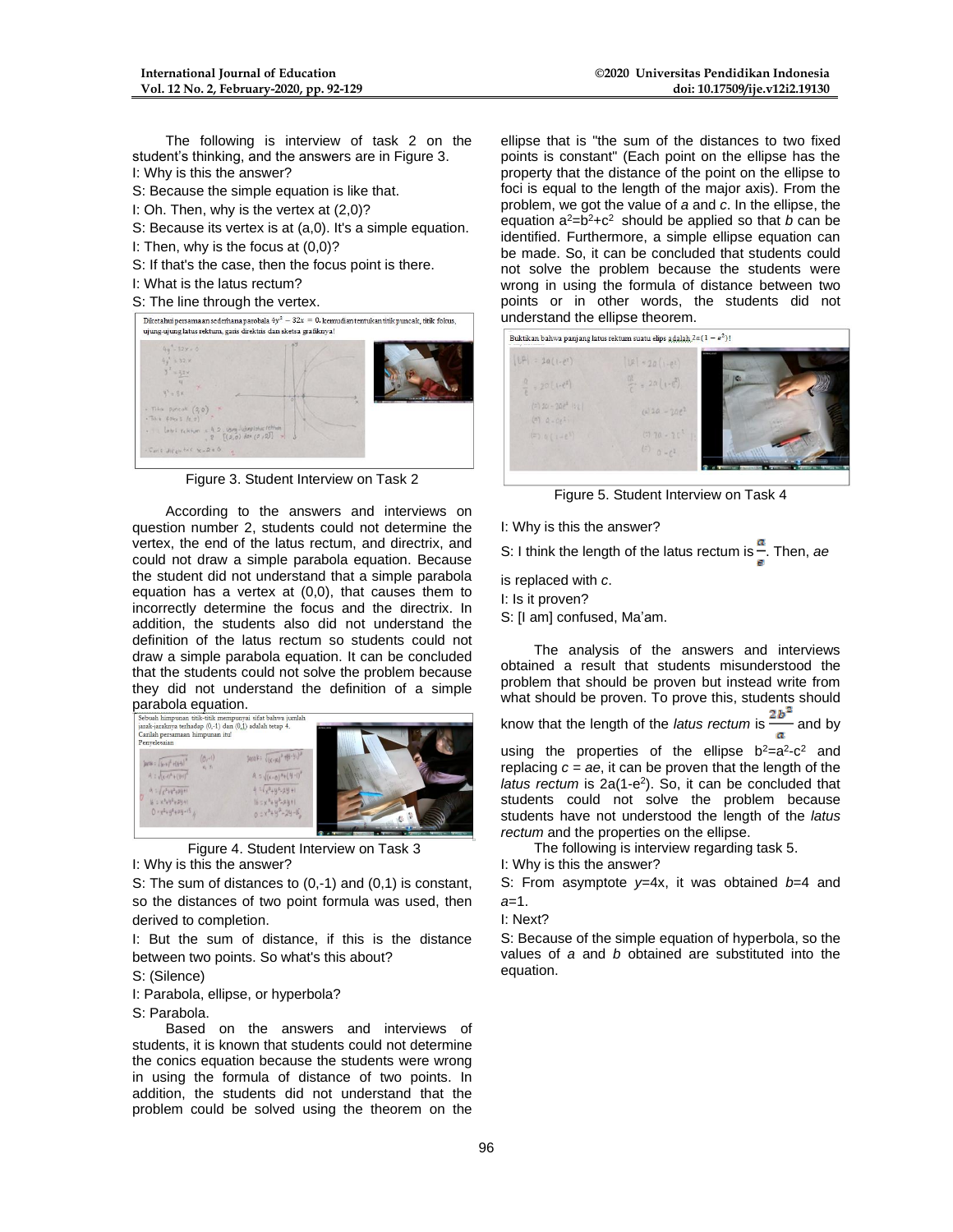

Figure 6. Student Interview on Task 5

Based on the answers and interviews with the students, it was found that the students were correct in determining the asymptote equation, but wrong in determining the value of *a* and *b*. In addition, students mistakenly wrote simple hyperbola equations whose focus is on the *y*-axis, while the focus should lie on the *x*-axis. In conclusion, the students incorrectly solved the problem because the student could not determine the simple hyperbola equation in which one of the asymptotes and the center point were known and both foci were on the *x*-axis. This was because (a) the students could not know the relationship between *a* and *b* based on asymptotes, while (b) could not determine the relationship of  $c^2 = a^2 + b^2$ .



Figure 7. Student Interview on Task 6

I: Why did you do it this way?

S: I do not understand what the ratio of the length of the radius of focus is.

I: Does the ratio with a difference equal?

S: [It is] the same.

I: This is the theorem on the hyperbola. So, the difference between the two radii of focus is fixed. Do you know the radius of focus?

S: No.

- I: Try to sketch the ellipse. Show the focus.
- S: Ellipse?

I: [You] may use the coordinate axis.

S: Hmmm… (drawing ellipse)

- I: Yes, it can be on the *x*-axis.
- S: Like this?
- I: Where's the focus? Close enough.
- S: Like this?
- I: Wrong. Create one radius of focus.
- S: Here?
- I: It's up to you.
- S: (Making one radius of focus) Like this?
- I: Yes. Where else [can you create radius of focus]? By going through the same point.

S: This? (Pointing to the focal point that has been drawn earlier)

- I: No. The point on the ellipse.
- S: (Pointing to the point on the ellipse)
- I: Connect to other focus.
- S: (Making the radius of focus) Like this?

I: Yes, that's the sum of the distance. When it comes to hyperbola, the difference is in distance.

S: What about this?

I: It should be derived. Can it be a written distance difference?

S: (Shaking head).

According to the answers and interviews, the student could not determine the equation of 'difference of radius of focus 2a'. To solve it, students should use the formula of distance of two points. Furthermore, to derive a simple hyperbolic equation, a good algebraic ability is required. Thus, the students could not determine the hyperbola equations. The focus and the difference between the lengths of radius of the focus were known because they could not use the distance formula.

#### Based on the results of answers and interviews, students obtained the following types of misconceptions.

|                | Table 5. Types of Misconceptions                                                                                                                                                                                                                                                                                                   |  |  |  |
|----------------|------------------------------------------------------------------------------------------------------------------------------------------------------------------------------------------------------------------------------------------------------------------------------------------------------------------------------------|--|--|--|
| Question       | <b>Type of Misconception</b>                                                                                                                                                                                                                                                                                                       |  |  |  |
| Number         |                                                                                                                                                                                                                                                                                                                                    |  |  |  |
| 1              | a. The students cannot determine two<br>possible simple parabola equations<br>through a point, because they cannot<br>those parabolas and/or cannot<br>draw<br>complete further from the definition of a<br>parabola that has been determined by<br>them.<br>b. The students can only determine one<br>possible parabola equation. |  |  |  |
| $\mathfrak{p}$ | The students cannot determine (a) the                                                                                                                                                                                                                                                                                              |  |  |  |
|                | vertex (b) the foci (c) the ends of the latus                                                                                                                                                                                                                                                                                      |  |  |  |
|                | rectum (d) the directrix, and (e) the graph                                                                                                                                                                                                                                                                                        |  |  |  |
|                | of a simple parabola equation.                                                                                                                                                                                                                                                                                                     |  |  |  |
| 3              | The students cannot determine the conic<br>equation if the sum of distances to two<br>fixed-points is constant (a) since they do<br>not know that in ellipse a <sup>2</sup> =b <sup>2</sup> +c <sup>2</sup> and/or<br>cannot determine the ellipse equation<br>whose focus is known.                                               |  |  |  |
| 4              | The students cannot prove that the length<br>of the latus rectum an ellipse because<br>they cannot determine (a) $a^2=b^2+c^2$ , and<br>(b) c=ae.                                                                                                                                                                                  |  |  |  |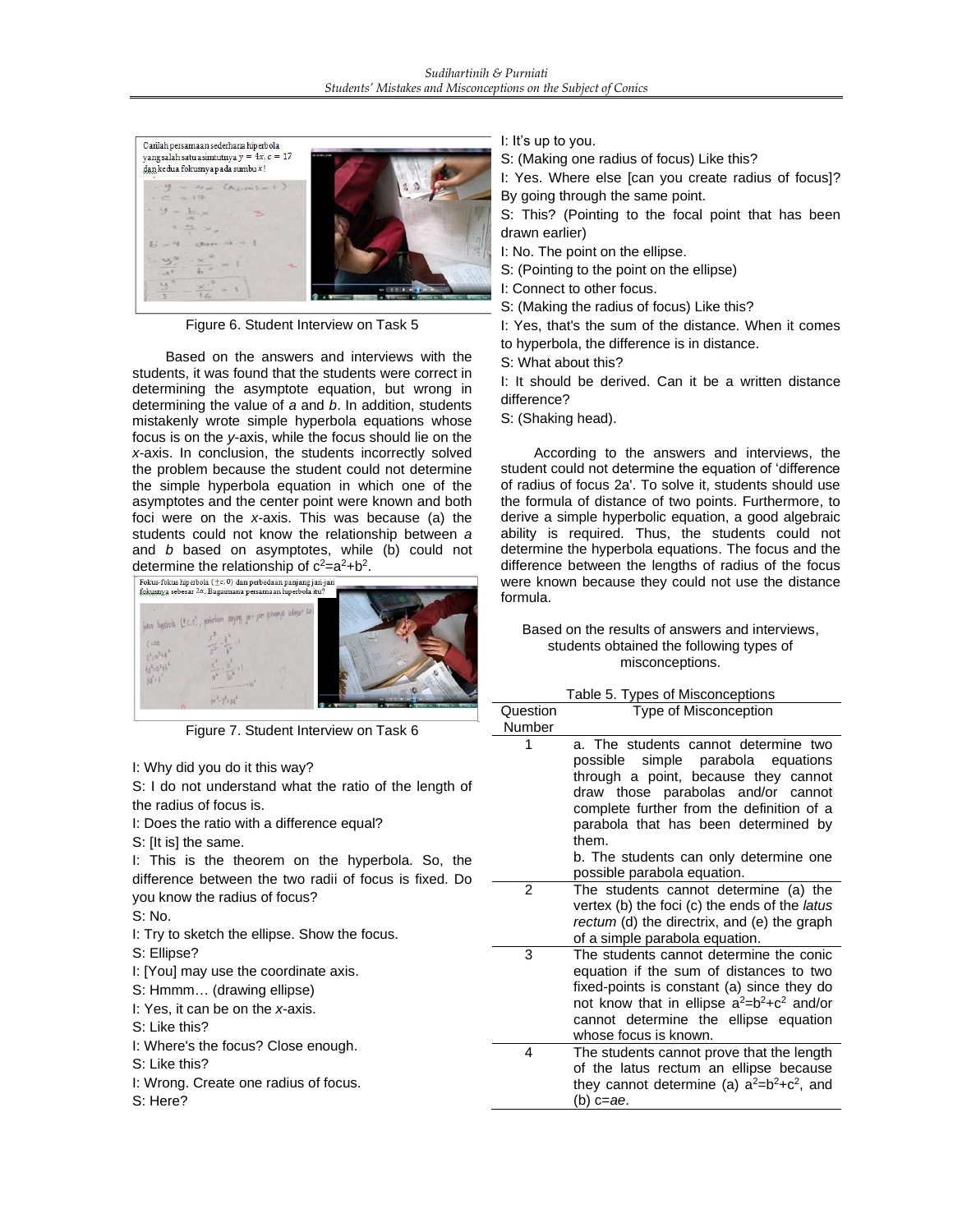- 5 The students cannot determine simple hyperbola equation whose one of the asymptotes and the vertex are known and both foci are on the x-axis. This is due to (a) inability to know the relationship between a and b based on their asymptotes and (b) inability to determine relationships of  $c^2=a^2+b^2$
- 6 The students cannot determine simple hyperbola equation of the foci while the difference between the lengths of the radius of the foci is known. It is because (a) the students cannot determine the distance between two points and (b) it is due to the algebraic mistake.

The percentage of students who experienced the first error type was 95.6%. They could not determine two possibilities of simple parabola equations through a point because they could not draw parabola and/or could not complete further from the definition of hyperbola, which had been determined by the student themselves. The second type of error was that students could not determine (a) the vertex (b) the foci (c) the ends of the *latus rectum* (d) the directrix, and (e) the graph of a simple parabola equation. The third type of error was experienced by 43.5% of the total number of students. They could not determine the conic equation if the sum of distances to two fixed points is constant because they (a) did not know that in the ellipse  $a^2=b^2+c^2$  and/or (b) they could not determine the known ellipse equation. The fourth type of error was that students could not prove that the length of the latus rectum of an ellipse is  $2a(1-e^2)$ because they could not determine (a)  $a^2=b^2+c^2$ , and (b) c = *ae*. The fifth type of error was experienced by 52.2% of the students. They could not determine simple hyperbola equation whose one of the asymptotes and the vertex are known and whose foci are on the x-axis, since they (a) could not know the relationships between a and b based on the asymptotes and they (b) could not determine the relationship of  $c^2=a^2+b^2$ . The sixth type of error occurred in 57.4% of the students. They could not determine the hyperbola equation of foci when the difference between the lengths of the focus radius was known because (a) they could not determine the distance between two points and (b) there was algebraic mistake.

Such misconceptions occur because of misconceptions in other areas of mathematics. One cause of misconception in geometry is an algebraic misconception. If there is algebraic misconception, then there will be misconception in geometry (Rakes, 2010). In addition, analytical geometry is a geometry that is solved using algebra. Here is an example of algebraic misconception.



Figure 8. The algebraic misconception that the students had when answering conic questions

In Figure 8, the student exhibited a misconception on  $(1-e^2)$  to  $(1-e)^2$ . Misconception that was similar to this was exhibited several times by different students.

Based on the answer and interviews of the students on item number 1, it appears that the main cause of the mistake was the visualization, which is the first level at the van Hiele levels of geometry thinking. At this level, students can name and recognize conic, but do not look at the concept of conic sections as a whole. An important point of van Hiele levels is to explain the development of geometry thinking in five related levels. Each of these five levels defines the process of geometry thinking used. This level determines how they think and what geometry ideas they are facing, not how much knowledge they have (Van de Walle, Karp, & Bay-Williams, 2013).

According to the student work on questions 2, 3, 4, 5, and 6 (similar questions that required the use of knowledge of a similar solution), it appears that the main cause of the error was about analysis, which is the second level of van Hiele levels of geometry thinking. At this level, the student can recognize a geometric shape based on its properties but cannot recognize the relationships between classes of figures. According to findings and research results, students preferred to learn by rote when they failed to understand the properties of geometry. However, the knowledge gained by memorization cannot last long. They can forget it in a short time. This creates a problem for teaching geometry in which subjects are closely related to each other (Biber, Tuna, & Korkmaz, 2013). Students should learn by finding and constructing their own concepts so when they forget, they can reconstruct the concept. Based on these findings, there were still students who were at level 1 and level 2. This was in accordance with Sudihartinih and Mulyana (2014) who conducted research on seventh semester students. It was found that the numbers of students whose levels of geometry thinking were at level 1, level 2, level 3, level 4, and level 5 were as many as 7 students, 8 students, 11 students, 2 students, and 0, respectively. Mistakes and misconceptions of student in understanding the concept of conic need to be reduced so changes in the teaching of geometry are necessary in order to take care of students' difficulties (Smith, 1940). Changes in geometry learning are also needed to improve students' learning motivation. Higher self-confidence in mathematics and higher motivation to learn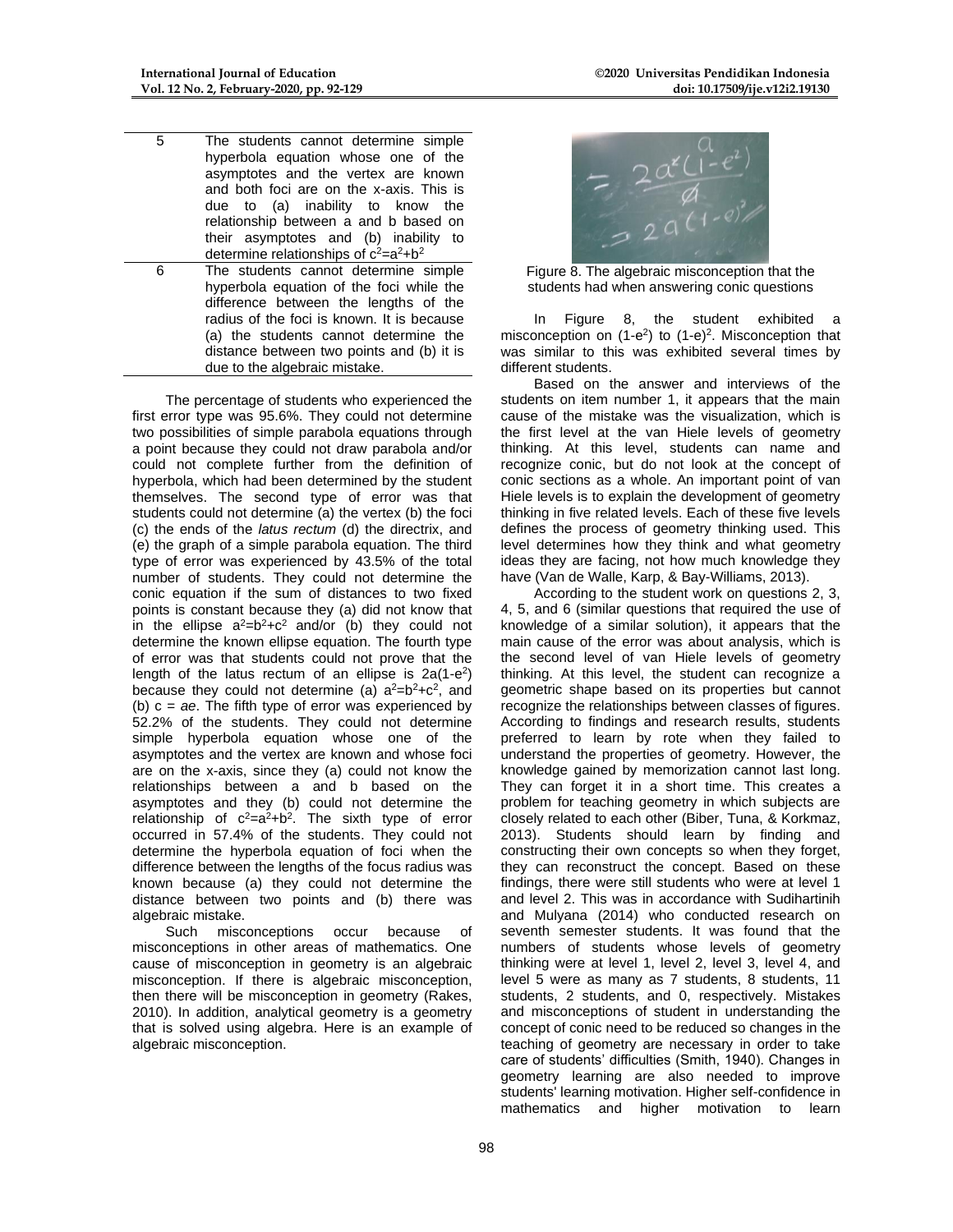mathematics are associated with reduced misconception and errors (Rakes, 2010). The pre-<br>service teachers' misconceptions were service teachers' misconceptions were multidimensional, whereas pre-service teachers' knowledge in this area was narrow that pre-service teachers interpreted students' errors from only one or two perspectives (Kim, 2002). One of the ways to improve students' understanding is by using learning media, both in the form of geometry software and manipulatives. This corresponds to the report of study conducted by Sari (2016) that one way to improve students' understanding of the concept of conic was to use manipulatives. Purniati and Sudihartinih (2015) have designed manipulatives of conic concept based on theorems and definitions. In addition, the manipulatives by definition have also been designed by Sudihartinih and Purniati (2016). Both tools have been certified with IPR (Intellectual Property Rights) in Indonesia. Furthermore, open-ended problems are needed in learning, so that students are familiar with problem that has many solutions. The open-ended approach begins with presenting incomplete problem, i.e., problem that is formulated and has more than one way to answer and more than one correct answer (Shimada, 1997). Further research is also much needed because there are many student errors in solving geometry problems. The errors are both errors in geometric concepts and errors in algebra.

#### **CONCLUSION**

The students who answered incorrectly on questions number 1, 2, 3, 4, 5, and 6 were 95.6%,<br>55.3%, 43.5%, 55.3%, 52.2%, and 57.4%, 55.3%, 43.5%, 55.3%, 52.2%, and 57.4%, respectively. Students' misconceptions in learning conic were (1) inability to determine the two possible simple equations, (2) inability to determine the description of a simple parabola equation, (3) inability to determine the conics equation, (4) inability to prove the length of the latus rectum of an ellipse, (5) inability to determine a simple equation when an asymptote of hyperbola and its vertices point are known, and (6) inability to determine the hyperbola equations of focus when the difference between the lengths of the radius of the focus is known. Therefore, further research is needed to reduce the mistakes and misconceptions of students in learning analytical geometry.

#### **ACKNOWLEDGMENT**

We would like to thank students of the Department of Mathematics Education and the Directorate General of the Ministry of Research, Technology and Higher Education of the Republic of Indonesia for their support of this study.

# **REFERENCES**

Ayoub, A. B. (2007). The director circle of a central conic section. *Mathematics and Computer Education 41(2)*, 136-142.

- Biber, Ç., Tuna, A., Korkmaz, S. (2013). The mistakes and the misconceptions of the eighth-grade students on the subject of angles. *European Journal of Science and Mathematics Education, 1(2),* 50-59.
- Buczkowske, L. (1994). Understanding Algebraic Concepts and Conics. *The Mathematics Teacher*  87(4), 297-298.
- Chernysheva, L. Y., Firsov, V. V., & Teljakovskii, S. A. (1986). Teaching geometry in the USSR. In R. Morris (Ed), *Studies in mathematics education* (Vol. 5, pp. 97-106). United Kingdom: Imprimerie des Presses Universitaires de France.
- Gal, H., &Linchevski, L. (2010). To see or not to see: Analyzing difficulties in geometry from the perspective of visual perception. *[Educational](https://link.springer.com/journal/10649)  [Studies in Mathematics,](https://link.springer.com/journal/10649) 74(2),* 163–183. https://doi.org/10.1007/s10649-010-9232-y
- Harper, D. (2010). *Online etymology dictionary.*  November 29, 2017, <http://www.dictionary.com/browse/mistake?s=t>
- Jones, K. (2002), Issues in the teaching and learning of geometry. In Haggarty, L. (Ed), *Aspects of teaching secondary mathematics: Perspectives on practice* (pp. 121-139). London, UK: Routledge Falmer.
- Kim, J. S. (2002). *Preservice teachers' knowledge of content and students in geometry* (Unpublished Dissertation). The University of Georgia, Georgia.
- Kung, S. H. (2003). Finding the tangent to a conic section without calculus. *The College Mathematics Journal 34(5),* 394-395. https://doi.org/10.2307/3595824
- Ladd, C. (1992). Concepts in mathematics: Conic sections. *The Mathematics Teacher 85(9)* 767- 768.
- Luneta, K. (2015). Understanding students' misconceptions: An analysis of final grade 12 examination questions in geometry. *Pythagoras*, *36*(1), 1-11.

https://doi.org/10.4102/pythagoras.v36i1.261

- Makhubele, Y., Nkhoma, P., & Luneta, K. (2015). Errors displayed by learners in the learning of grade 11 geometry. *Proceedings of ISTE International Conference on Mathematics, Science And Technology Education,* 26-44.
- Mathematics Standards Study Group. (2004). What is important in school mathematics. Retrieved from http://www.ams.sunysb.edu/~tucker/LeadEssay.p df
- Mohyuddin, R. G., & Khalil, U. (2016). Misconceptions of students in learning mathematics at primary level. *Bulletin of Education and Research 38(1),* 133-162.
- Mullis, I. V. S., Martin, M. O., Foy, P., & Hooper, M. (2015). TIMMS 2015 International result in mathematics. IEA: TIMSS & PIRLS, Boston College.